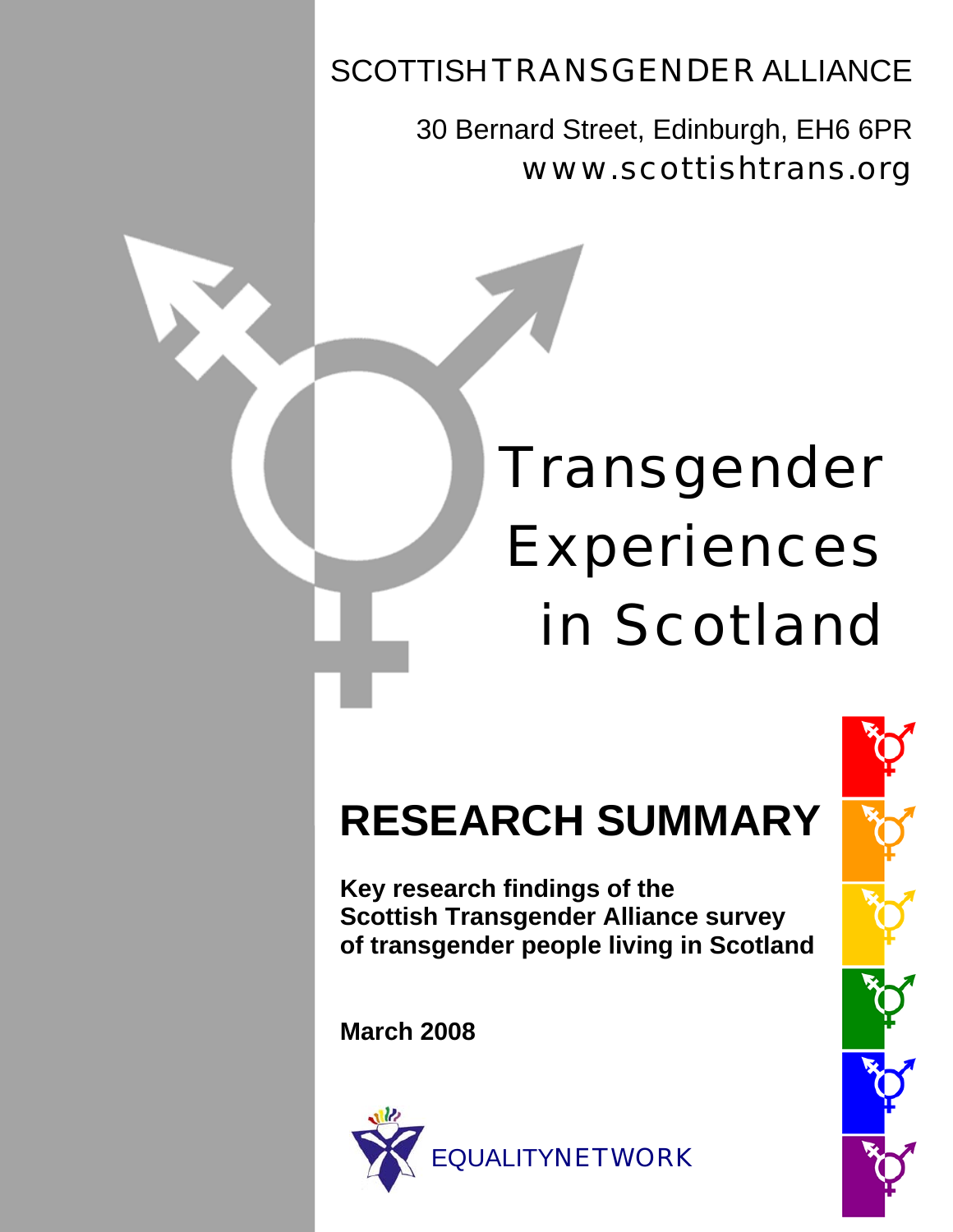# **CONTENTS**

| ABOUT THE STA                               | PAGE 3  |
|---------------------------------------------|---------|
| <b>RESEARCH BACKGROUND &amp; OBJECTIVES</b> | PAGE 4  |
| <b>METHOD</b>                               | PAGE 5  |
| <b>KEY FINDINGS: DEMOGRAPHICS</b>           | PAGE 6  |
| KEY FINDINGS: TRANSPHOBIC HARASSMENT        | PAGE 11 |
| KEY FINDINGS: EXPERIENCES OF SERVICES       | PAGE 14 |
| <b>KEY RECOMMENDATIONS</b>                  | PAGE 19 |
| <b>TERMINOLOGY</b>                          | PAGE 20 |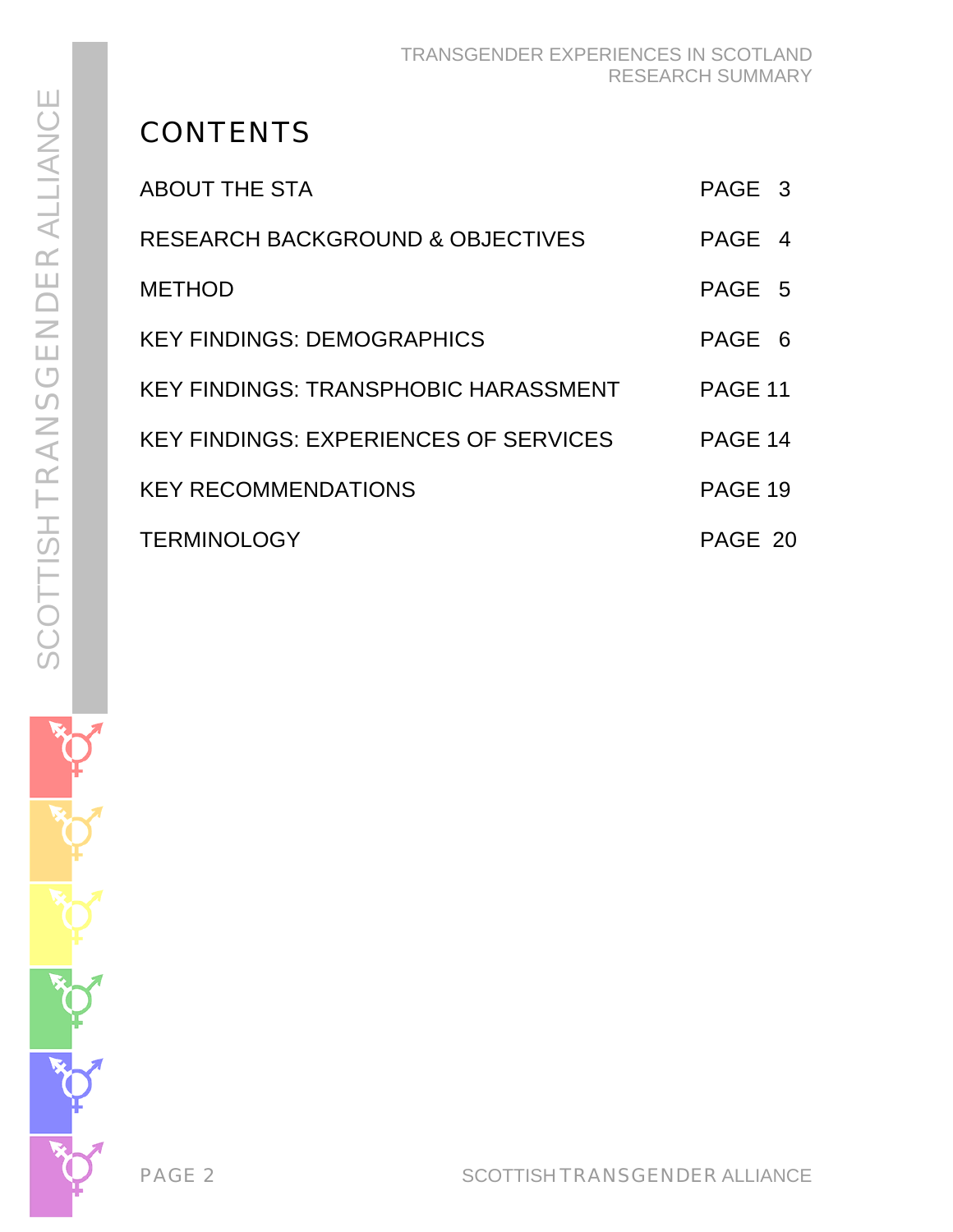# ABOUT THE STA

The **Scottish Transgender Alliance (STA)** was formed to address issues of prejudice and the lack of information and support for transgender people in Scotland. The Scottish Transgender Alliance membership is drawn from transgender community groups, organisations and individuals engaged in developing work or delivering services for the benefit of transgender people throughout Scotland. It seeks to improve the lives and experiences of transgender people in Scotland.

Funded by the Scottish Government Equality Unit, the Equality Network employs a Development Worker to support the work of the Scottish Transgender Alliance and promote transgender rights and equality across Scotland.

The aims of the Scottish Transgender Alliance Development Project are:

- To ensure that transgender equality and rights are integrated into national and local programmes and strategies that promote gender equality and rights.
- To ensure that transgender equality and rights are also integrated into national and local programmes and strategies that promote LGBT (lesbian, gay, bisexual and transgender) equality and rights.
- To ensure that the project works to and promotes an inclusive model of transgender identity which encompasses all those whose gender identity or gender expression differ from the 'norms' expected by the society they live in, including transsexual people, cross-dressing people, intersex people and androgyne/polygender people.

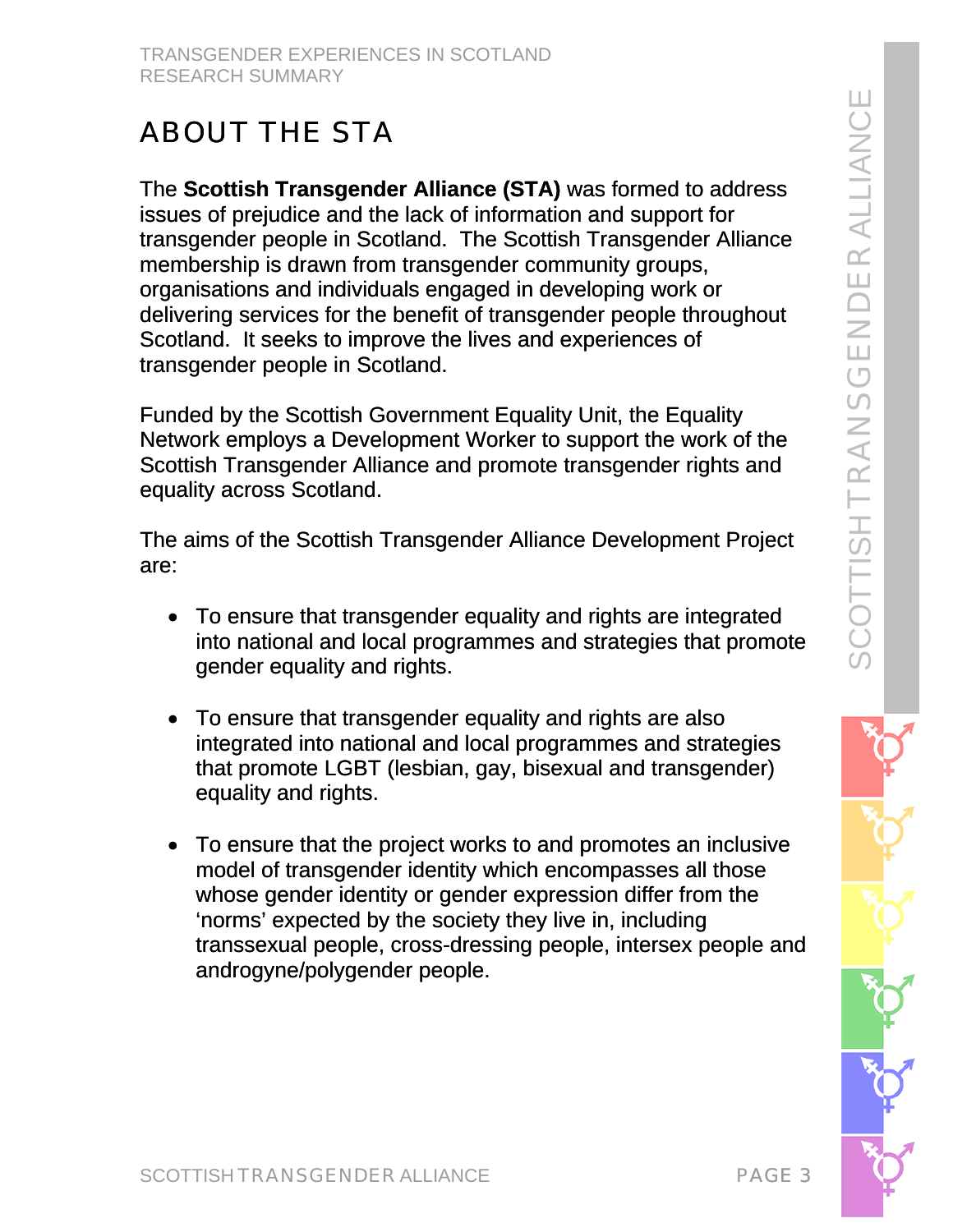# RESEARCH BACKGROUND & OBJECTIVES

The Scottish Transgender Alliance Development Worker carried out a national survey of transgender people during the summer of 2007. The overall aim of the research was to provide greater insight into the lives and concerns of transgender people with a particular focus on public service provision.

The impetus for this research was the creation of the Public Sector Gender Equality Duty which requires public sector bodies to be proactive in working to eliminate discrimination and harassment of transsexual people. The Scottish Transgender Alliance, together with the Scottish Government Equality Unit and the Equal Opportunities Commission (prior to its amalgamation into the new Equality & Human Rights Commission), have promoted in Scotland the good practice of using the tools of the Gender Equality Duty to reduce discrimination and harassment against all transgender people, not only transsexual people.

Employers and service providers in Scotland regularly request evidence about the issues faced by transgender people in order to better inform their equality scheme decisions. The Scottish Transgender Alliance also needed a formal evidence base to better inform the direction and priorities of its equality development work.

This research is intended to provide a starting point for employers, service providers and equality organisations to better understand the experiences, needs and current expectations of transgender people living in Scotland.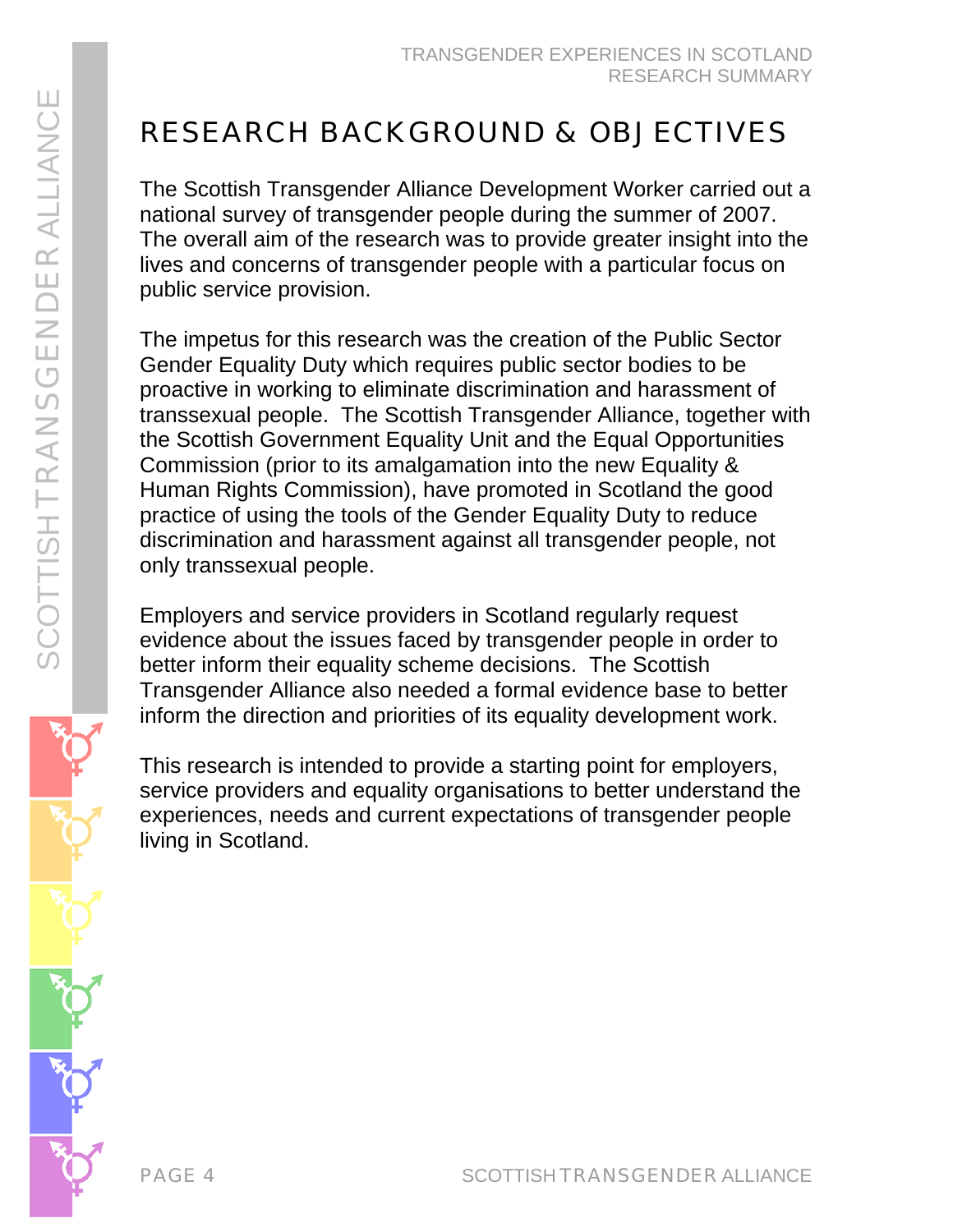# METHOD

The survey was designed to collect a mixture of detailed qualitative and quantitative data regarding the following areas:

- The demographics, gender identities and gender expression variety of transgender people living in Scotland;
- Transgender people's experiences of discrimination and harassment within their local communities in Scotland;
- Transgender people's experiences of key services in Scotland.

The survey was distributed both as a paper survey and an equivalent secure online survey during the period July 2007 to September 2007 inclusive. Distribution was via transgender support groups and transgender and LGBT email news lists and gender identity clinics.

A total of 71 valid, non-duplicated survey responses were received. This is the largest survey of transgender people in any published Scottish research to date.

The most directly comparable previous survey is the *NHS & University of Glasgow Scottish Transgender Survey* which was led by Dr Phil Wilson and was distributed across Scotland in a very similar manner throughout 2005. The *NHS & University of Glasgow* survey had 52 respondents. Therefore the 71 responses of the Scottish Transgender Alliance survey is a 36.5% larger sample size (19 more respondents) than the most comparable previous survey.

The Scottish Transgender Alliance survey also compares favourably with *Engendered Penalties*, the UK wide research published by Press For Change in 2007 and commissioned by the Equalities Review. *Engendered Penalties* had the largest number of survey respondents of any international transgender research and had a Scottish sample of 73 people.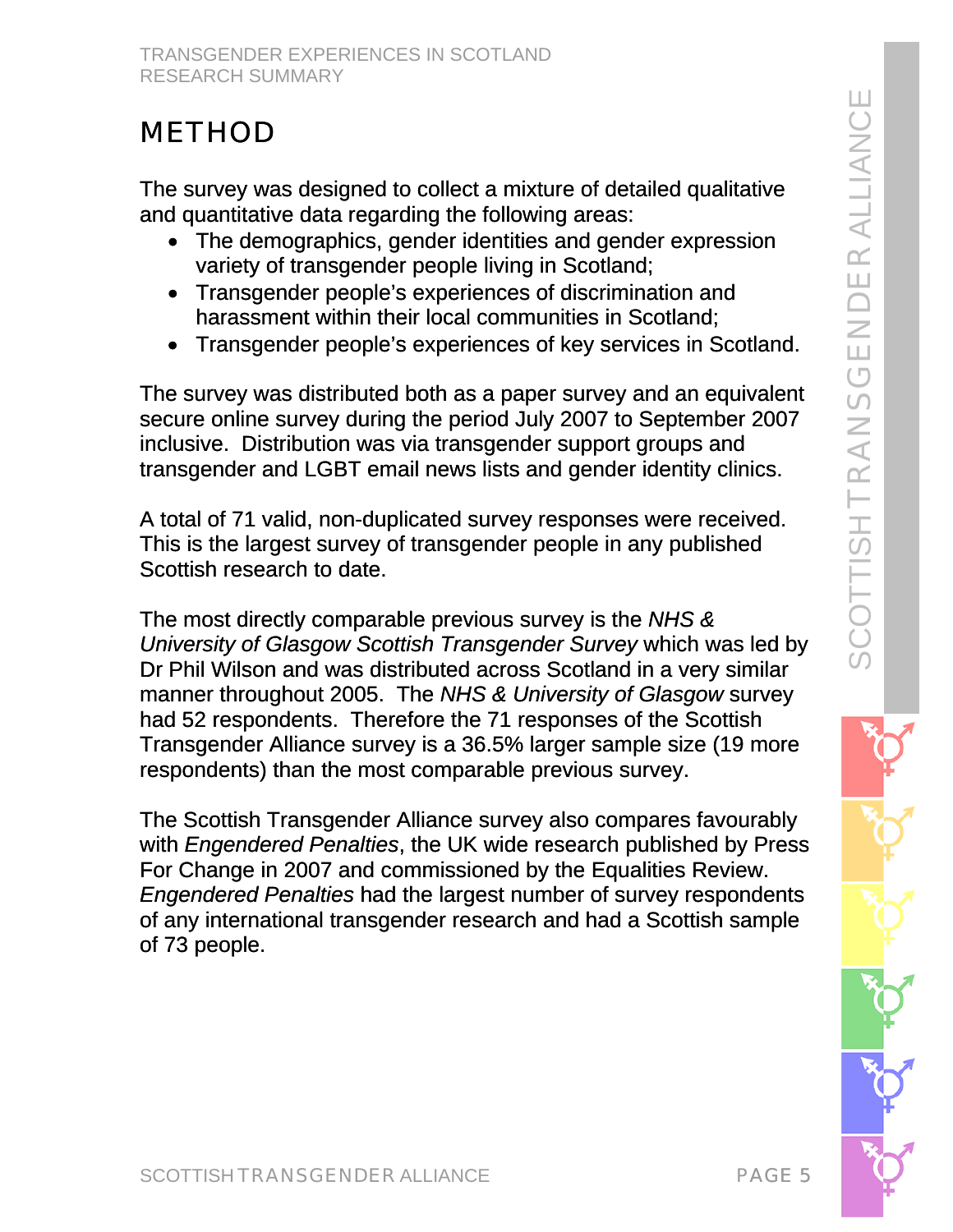# KEY FINDINGS **Demographics**

The mean average age of the survey respondents is 40 years old and the median average age is 39 years old (with a respondent age range spread of 16 years old to 70 years old).

**48% (34/71)** of the survey respondents are **(transsexual) women** who have previously transitioned, or are currently transitioning, from **male-to-female (MTF)** and are therefore **living as women**.

**"Born a boy but became increasingly uncomfortable and unhappy living in that gender role - huge psychological and social upheaval to me and family but transitioned 20yrs ago and although difficult and traumatic it utterly changed my self esteem and contentment with who I was. Now happy, in stable relationship with female partner with two young children and have wonderful relationship with my two older, grown up daughters from my previous marriage."** 

**"Pre transition - I was always aware from the very earliest age that I should have been a girl. So I grew up aware that I was different. At the time of transition I guess I used to identify more as a trans woman. But I passed very easily and never told anyone of my trans past. I now live in stealth and identify solely as a women. A few friends know of my trans background, but the majority don't."** 

**28% (20/71)** of the survey respondents are **(transsexual) men** who have previously transitioned, or are currently transitioning, from **female-to-male (FTM)** and are therefore **living as men**.

**"As a child I tried to present as a boy as often as I could get away with it. In my teens I presented as a girl, in my early twenties as a butch woman and from 25 as a man."**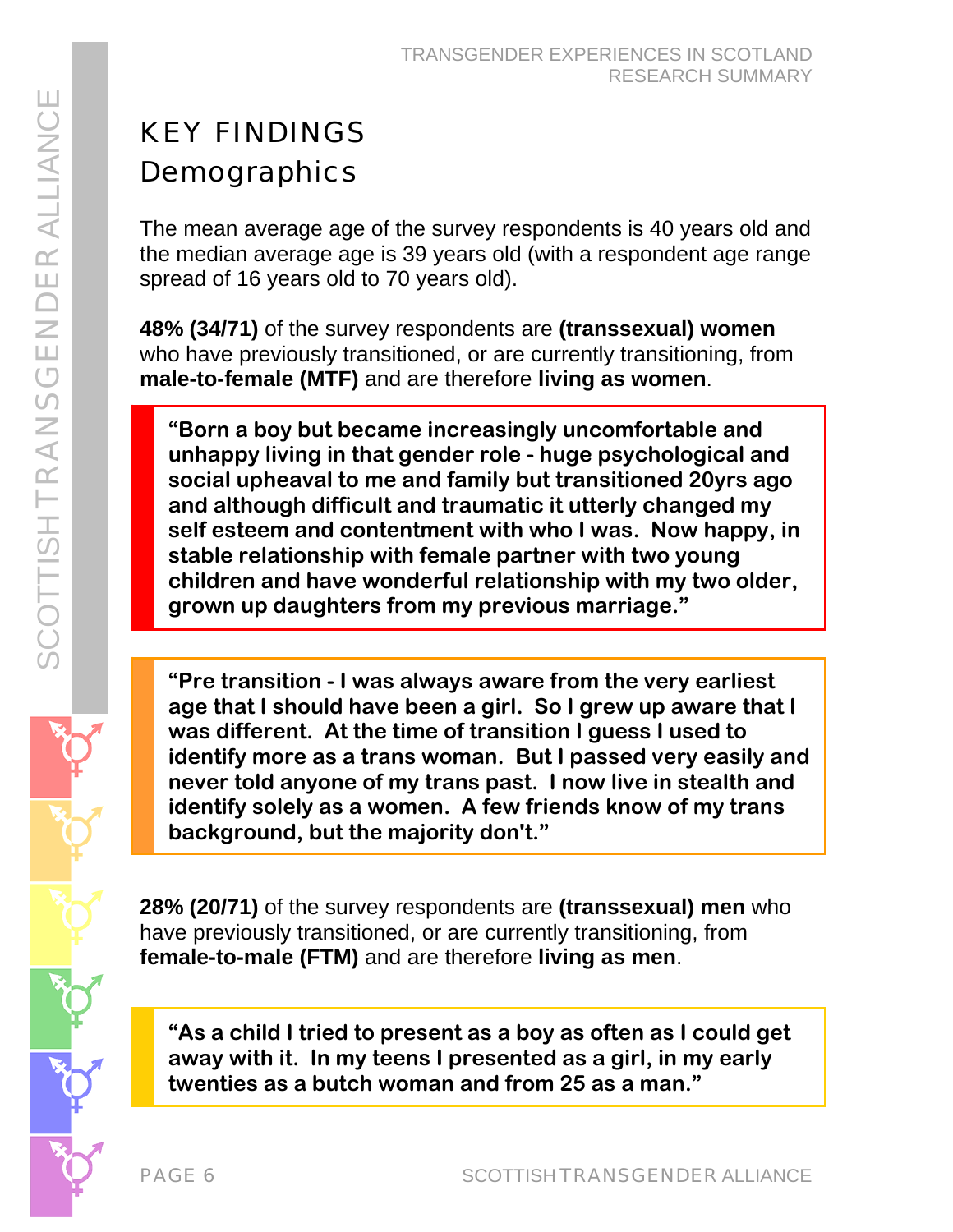**"For 8 years I tried to place myself within the lesbian community. Then I came out as transgender, and with deciding to take testosterone, and realising that this will be the way I will live the rest of my life, I've been more and more identifying as transsexual. I am likely to explain myself in the near future as a man with a trans background."** 

The remaining **24% (17/71)** of respondents are transgender people with a wide range of gender expressions who have **not transitioned on a permanent basis** from female-to-male or from male-to-female. Instead they are either still living partly or fully as the gender they were labelled at birth or alternatively are living in a non-binary gender expression which is not clearly male or female.

**"Since about the age of five I always knew my gender identity was not quite the same of the average male. I always knew I had a very strong feminine side which needed to be expressed."** 

**"I have progressed from presenting as male, through presenting as female, to finally presenting as androgyne."** 

**"From trying to conform as male when I was younger, I now have a much more fluid gender identity. I move between genders depending on how I need to express myself at different times."** 

**"I had no idea what to grow into, or how to explain the point if anyone were to ask. Several years later I encountered transgender writing on the internet; a revelation. It hasn't changed much in my personal life but it has given me a language. That isn't enough but it's better than nothing. I dress my way, often wearing worn home-made clothes that avoid what I perceive to be gender extremes. There's not much I can do about my body though."**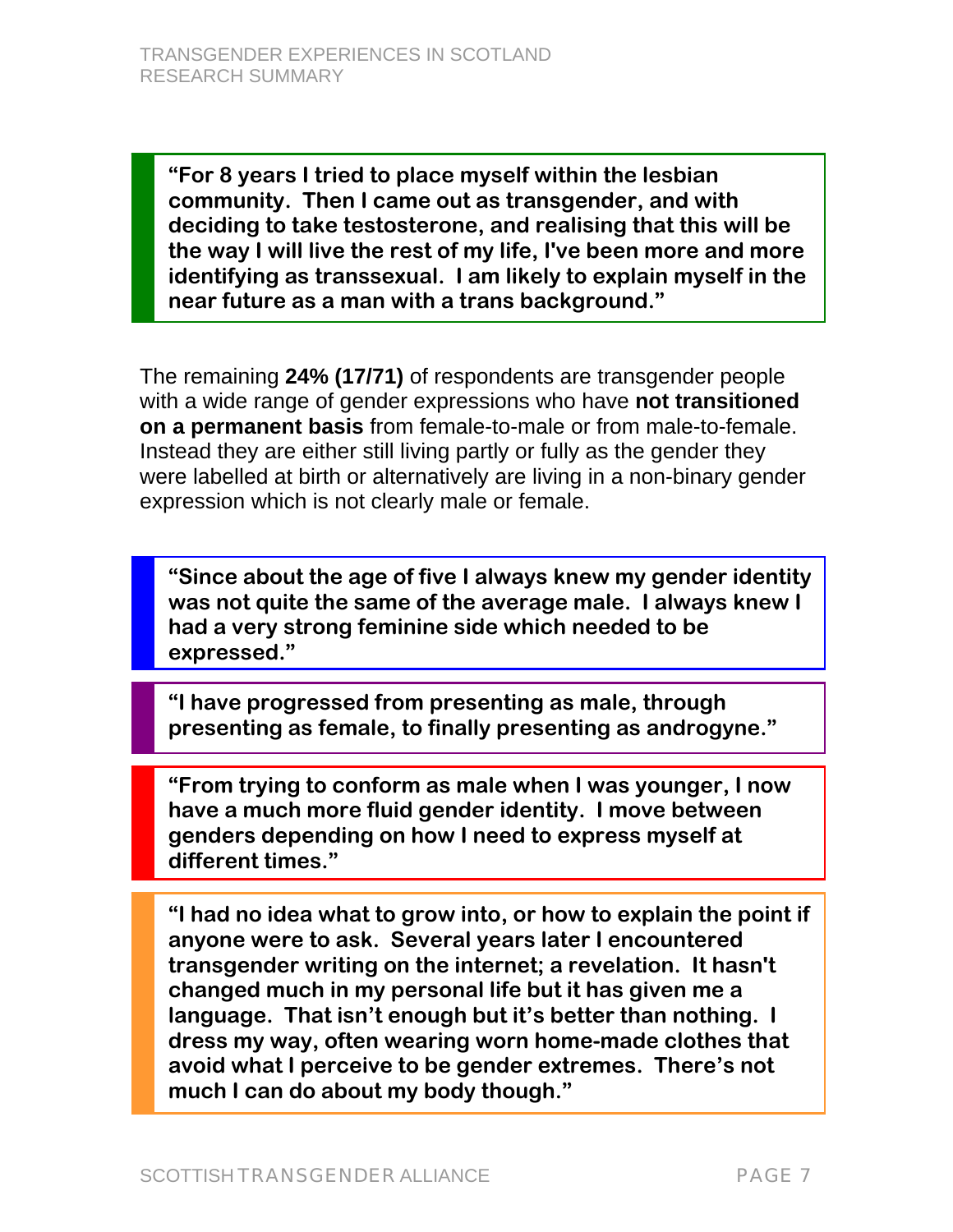**"While the issue has always been there, for many years I tried to suppress it. When I did start to think of it I felt androgynous, that I was both sexes or maybe neither. Now I identify that the male part is stronger, but that the female or maybe something other is also there and part of who I am."** 

**"My main change in expression of my gender has been to bind my breasts. However that is usually not enough to prevent me being taken as female by the world at large, and at this point I have no issue with that. It is nice, however, to have places where I can be seen as male. My GP is currently trying very hard not to see me as a woman. I present to him as a man, as in that situation it is easiest (possibly for him) to think in binary terms of gender. It's not necessarily correct, but it is how the world operates."** 

**"I was brought up almost entirely as a girl until age 17, so I presented as a girl and hated any time as a boy (thought I was being punished if I had to wear boy's clothes). When the truth was given me [that I was biologically male], I rebelled and demanded to be returned to male gender - however I agonised over the change back for many years."** 

**"I always felt intergendered but didn't know I was intersexed until I was 28. At 14 I thought seriously about transitioning to male, but concluded that it wouldn't suit me any better than being female. I use my given name, which is female, but talk openly and frequently about being intersexed on the internet. I am probably more relaxed and open about my gender in public places I know are trans-friendly than I am in other public places."** 

**"I am a female-bodied woman. I occasionally dress as a man for social reasons, to keep my [MTF] partner company when going to cross-dressed events and because I enjoy it."**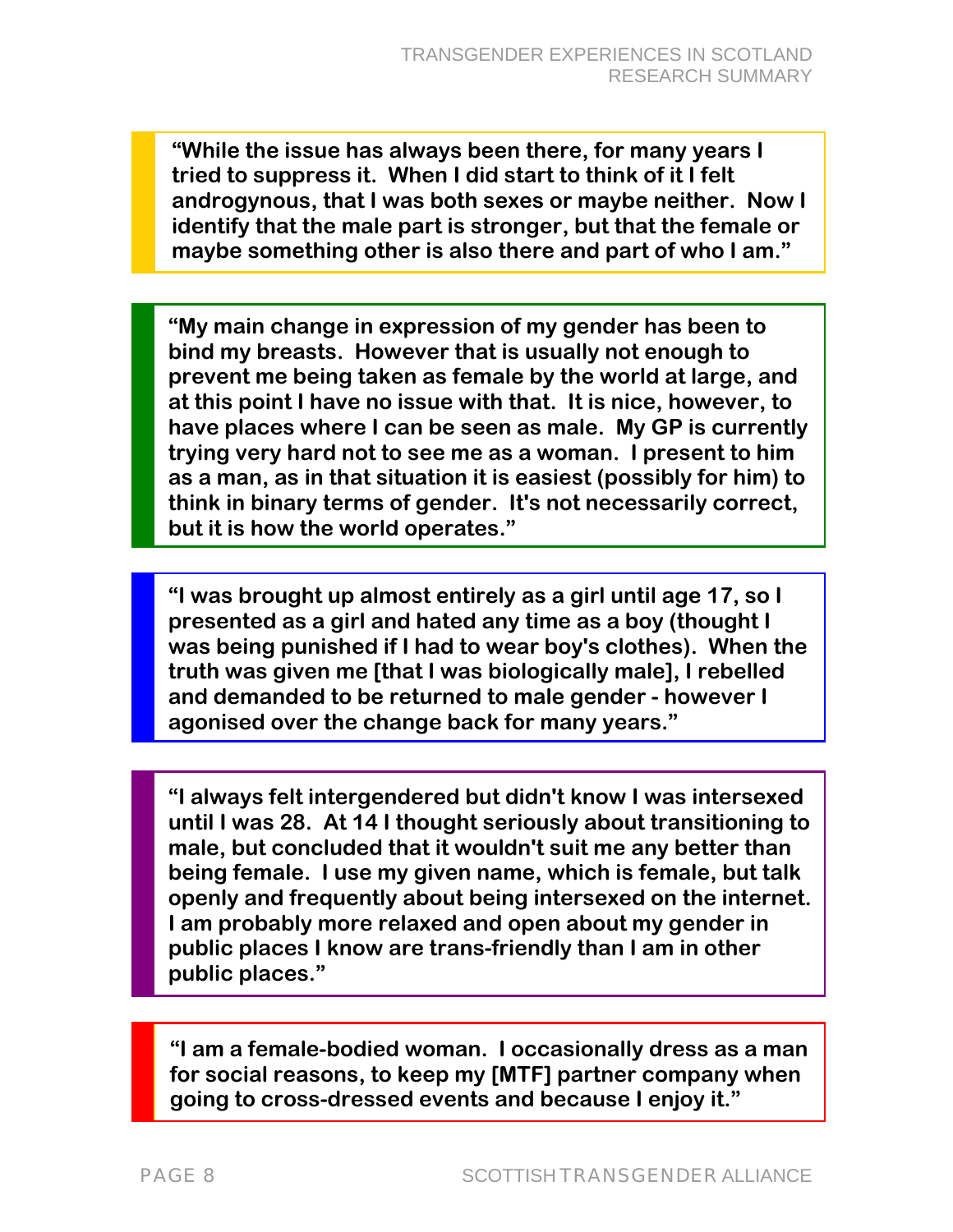#### TRANSGENDER EXPERIENCES IN SCOTLAND RESEARCH SUMMARY

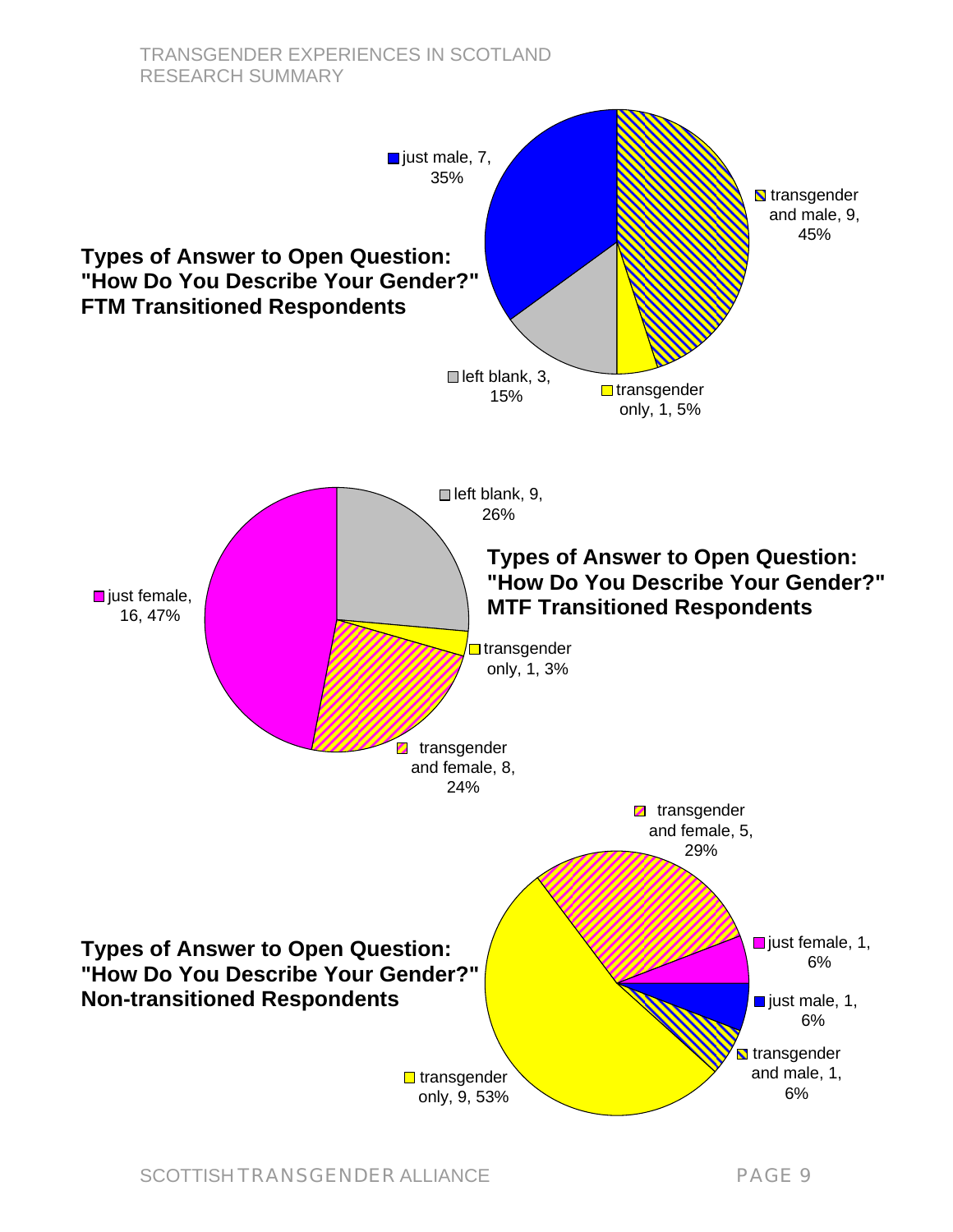**39% (28/71)** of the survey respondents self-identified their sexual orientation using at least one of the following terms: **bisexual**, **queer** or **pansexual**. **15% (11/71)** of the respondents self-identified with the term **lesbian** and **7% (5/71)** of the respondents self-identified with the term **gay**. A further **18% (13/71)** of the survey respondents stated that either they were **unsure** how to define their sexual orientation or that they do not want to define it. Only **34% (24/71)** of the survey respondents stated that they currently self-identify their sexual orientation as **straight/heterosexual**. Several respondents used more than one term to describe their sexual orientation.

Overall, **35% (25/71)** of the survey respondents are currently in a relationship with a partner. Looking at the different types of respondent, the percentages who are **currently partnered** are: **29% (10/34)** of the MTF (trans) women respondents, **45% (9/20)** of the FTM (trans) men respondents and **35% (6/17)** of the non-transitioned transgender respondents.

MTF (trans) women are more likely to **have children** (either children biologically related to them or that they help/helped to raise): **53% (18/34)** of MTF (trans) women respondents stated they have children compared to **20% (4/20)** of FTM (trans) men respondents and **35% (6/17)** of non-transitioned transgender respondents.

There is a **high disability rate** among the survey respondents with **37% (26/71)** stating that they are disabled. Of these 26 disabled respondents, seven have multiple disabilities. The two most frequent types of disability stated are: **20% (14/71)** mental health disability and **14% (10/71)** mobility disability.

There is a **high unemployment rate** among the survey respondents with **37% (26/71)** receiving IS/JSA/IB benefits. There is also a high self-employment rate with **20% (14/71)** of respondents stating they are self-employed.

**55% (39/71)** of the survey respondents have a **HND/Degree or Postgraduate Degree** but only **30% (21/71)** of respondents have a gross annual income of **over £20,000** and **48% (34/71)** of respondents have a gross annual income of **under £10,001**.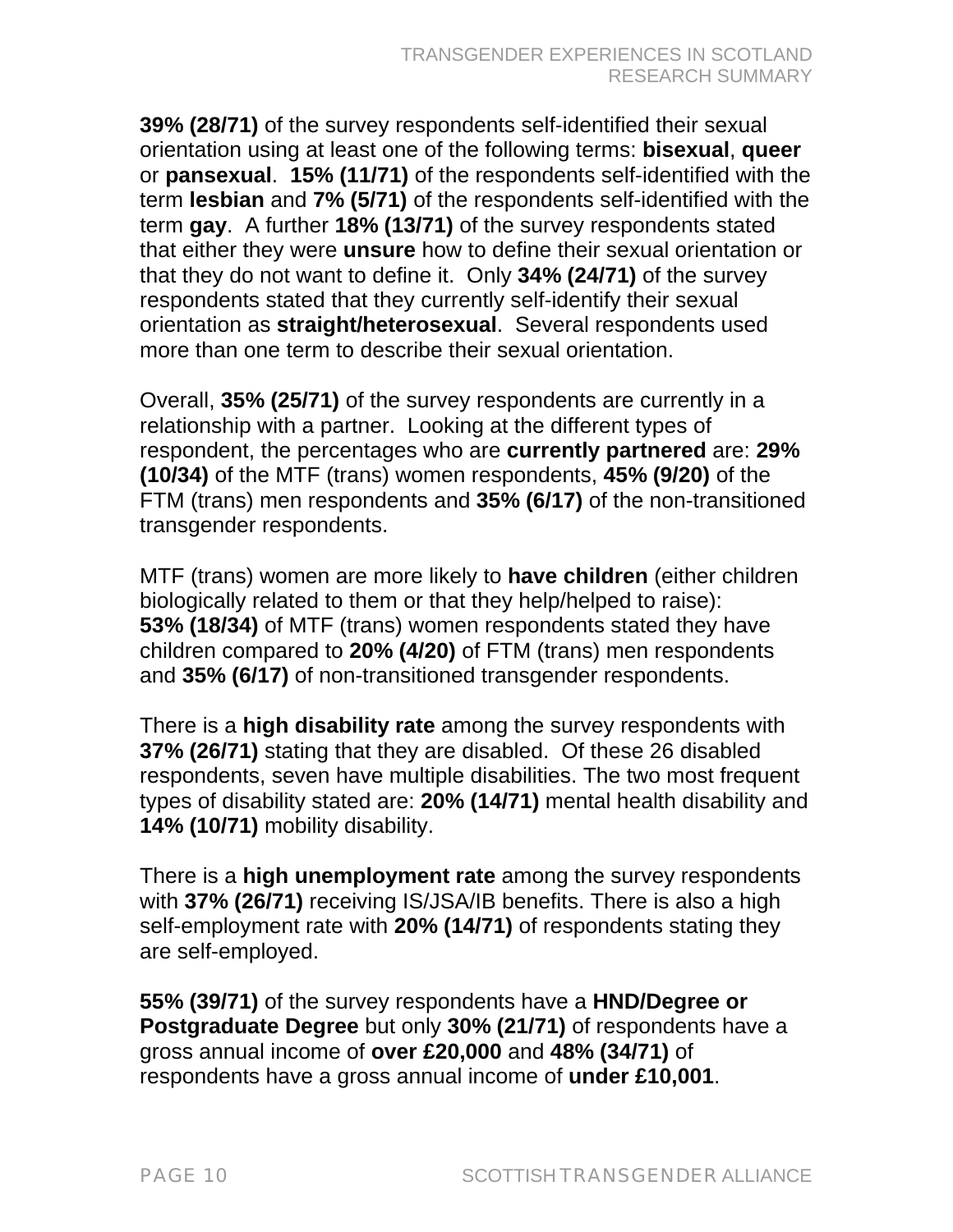# KEY FINDINGS Transphobic Harassment

**25% (18/71)** of respondents stated that they have previously had to **move out of their home** (often ending up homeless) due to the transphobic reactions of their families, flat-mates or neighbours. **4% (3/71)** of the respondents are **currently homeless**.

**46% (33/71)** of respondents stated they had previously experienced **transphobic abuse in domestic relationships**: mostly this took the form of verbal abuse but **17% (12/71)** experienced transphobic threatening behaviour; **11% (8/71)** experienced transphobic physical abuse and **6% (4/71)** experienced transphobic sexual abuse.

**62% (44/71)** of respondents stated that they had experienced **transphobic harassment from strangers** in public places who perceived them to be transgender: mostly this took the form of verbal abuse but **31% (22/71)** experienced transphobic threatening behaviour, **17% (12/71)** experienced transphobic physical assault and **4% (3/71)** experienced transphobic sexual assault.

**"I had to move out of the town I was staying in due to violent, intolerant people in the area, including my immediate neighbours. I had people physically accost me in the street in the middle of the day, comments made in the supermarket when minding my own business, things smashed up in my back garden. I feared for my own personal safety so much I was restricted to my flat on many occasions for weeks or even months on end."** 

**"I once had to be given sanctuary in a train station attendant's office after a crowd of drunken yobs chased me there and started pounding on the windows chanting "we want Nadia, give us Nadia" (that year's Big Brother trans contestant). I now refuse to use public transport"** 

**"Beaten up frequently and dog shit rubbed in my face."**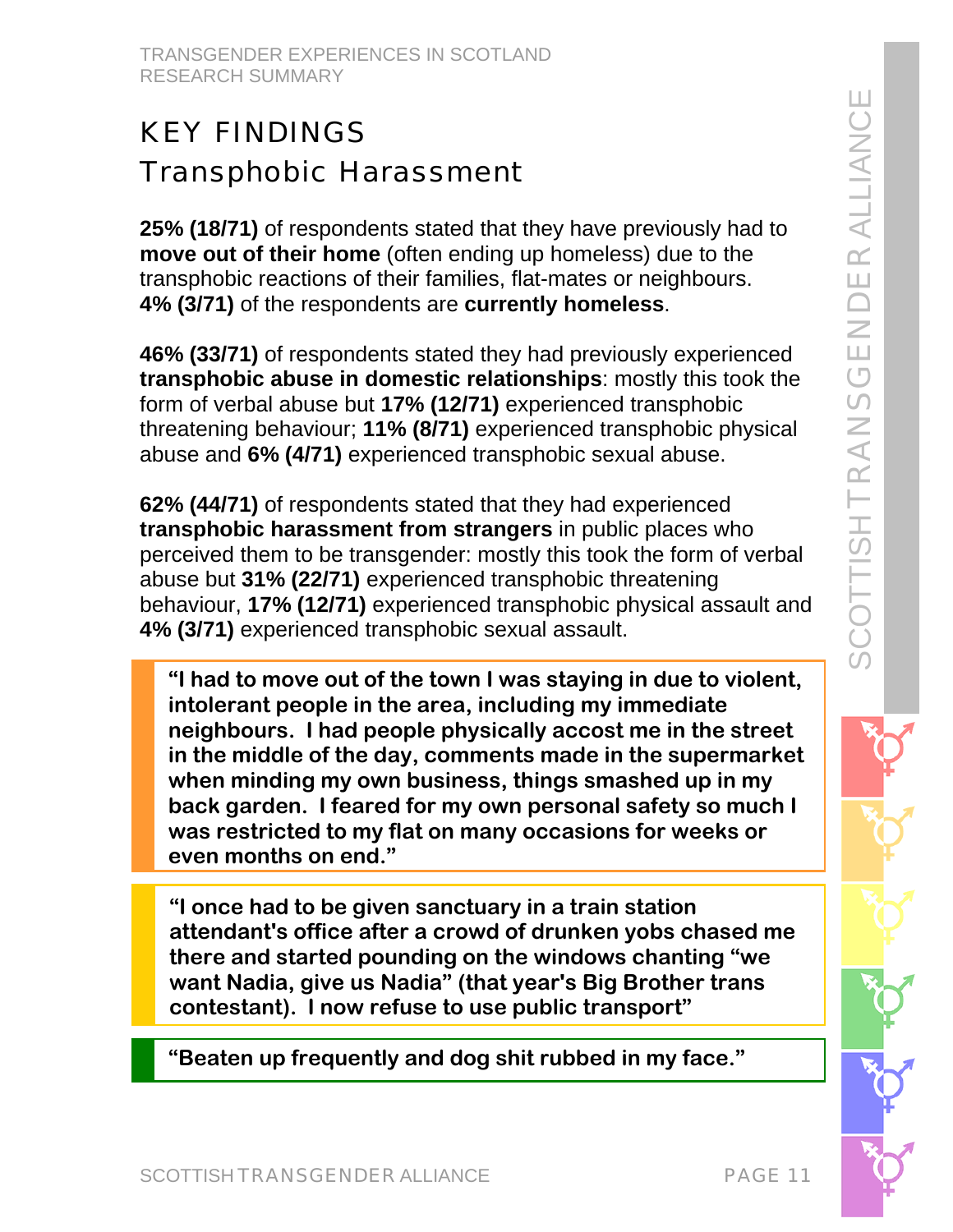**"People on public transport talk openly of the violence they wish to visit on you and everyone laughs, people howl abuse on the street and people laugh. I and my partner have had glasses thrown at us in pubs and the bouncers ignore it, people have followed me into toilets to scream abuse and the bar staff (nice middle class people in nice respectable middle class bars) have laughed and done nothing. The list is endless and the disturbing thing is that no one cares, they think we deserve it."** 

**"When I was raped I never informed the police because it would be my word against these four men…would find its way into the news rags…they would have printed my old name and all about my private life."** 

Although **38% (27/71)** did not describe experiencing transphobic harassment from strangers, it must be taken into account that **23% (16/71)** of respondents stated they have never been perceived to be transgender by any strangers. Therefore, just **15% (11/71)** of respondents had been perceived as transgender by strangers on one or more occasion but never experienced any transphobic harassment.

Only **15% (11/71)** of respondents had ever reported any transphobic harassment to the police service. Of those 11, only five stated they were satisfied with the response they received from the police.

**"It was mixed depending on the officer involved, some were good and did help - others just laughed at me."**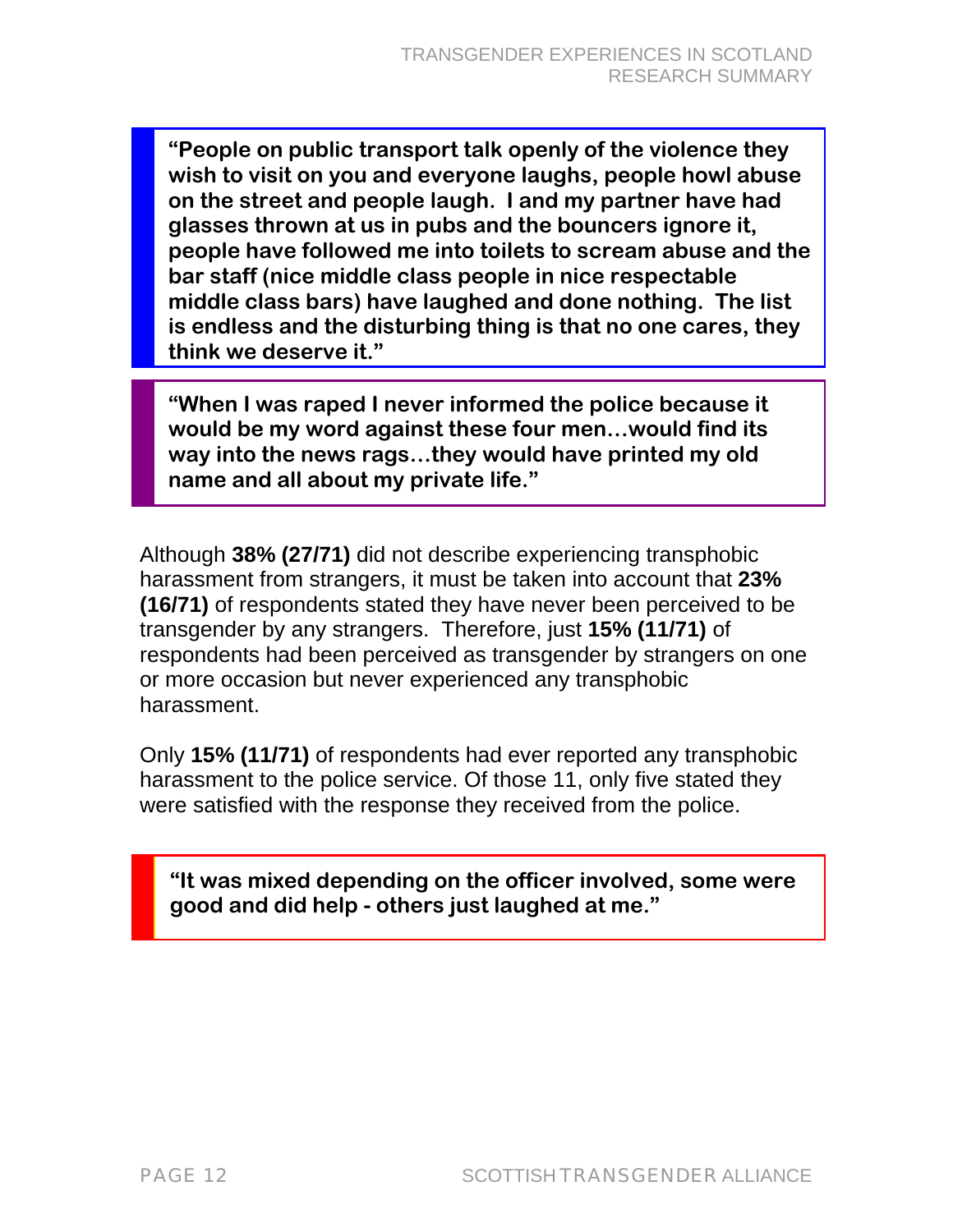**17% (12/71)** of the survey respondents stated they have never let their work colleagues know about their transgender identity or background.

**53% (31/59)** of the survey respondents who have been known to be transgender by some of their work colleagues stated that they have experienced **transphobic discrimination or harassment at work**.

**15% (11/71)** of the survey respondents indicated that their **employer failed to protect their privacy** relating to their transgender background or identity and as a result was responsible for causing them to suffer transphobic workplace discrimination and harassment.

**8% (6/71)** of the survey respondents stated that they had been **sacked** at least once due to their transgender background or identity. In addition, **13% (9/71)** stated that they had **quit their job** at least once due to fear of possible future discrimination or harassment.

**"Lack of data security led to me being 'outed' at work as transsexual and it was extremely hard to remain attending work after this happened as it felt like the equivalent of everyone at work seeing me naked - I felt that exposed and vulnerable. Personnel and management were clueless so I had to educate and manage my colleagues' reactions myself."** 

**"Have been on Incapacity Benefit for 4 years approx. Due to incidence of allegation of professional misconduct and eventually losing job - became depressed which was exacerbated by verbal abuse which was frequent during early stages of transition."** 

**"I left my job prior to transition because I didn't think I could transition and stay on in the same job. I decided to return to university and train for a different career altogether."**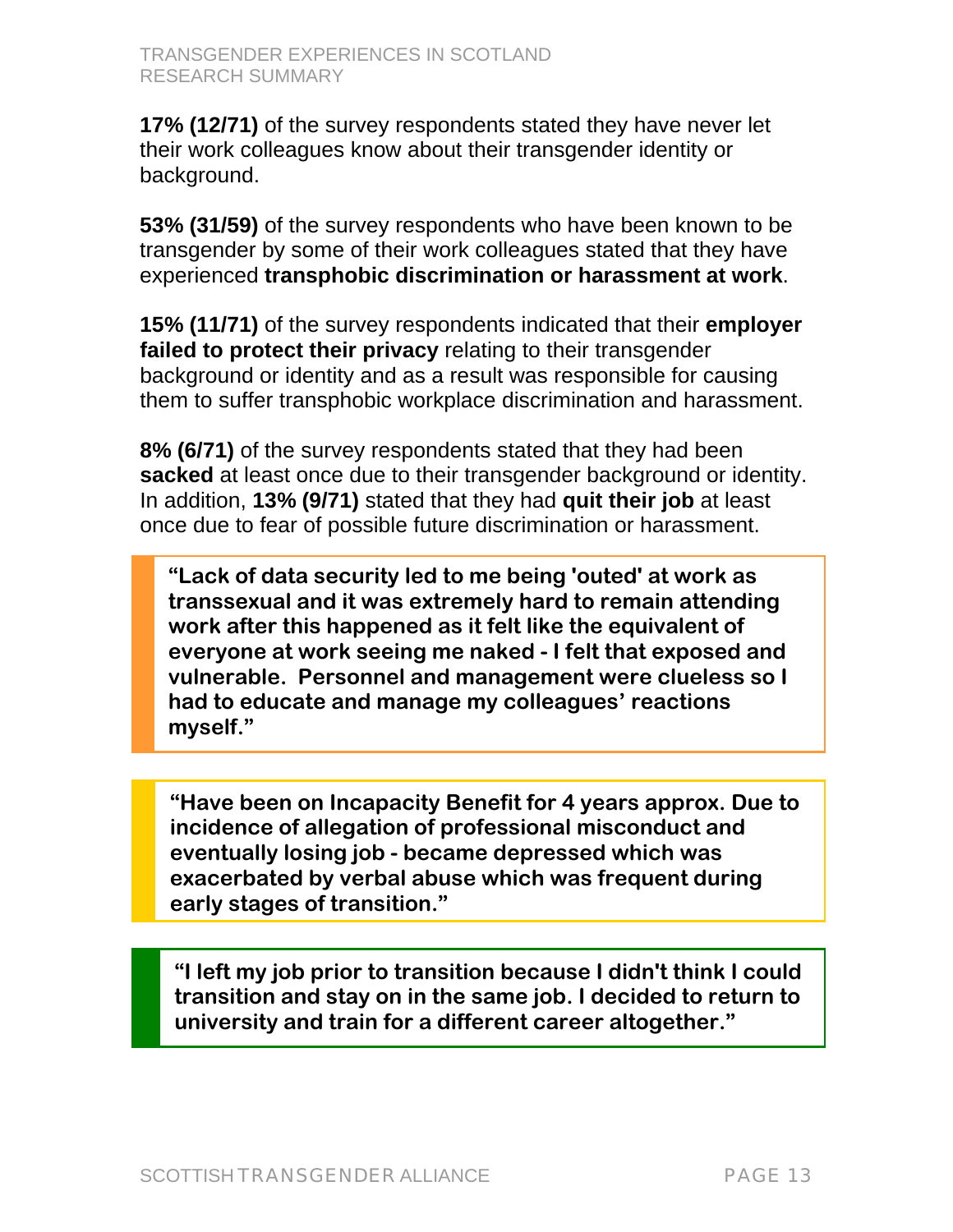# KEY FINDINGS Experiences of Services

Of all service provision, survey respondents were the most dissatisfied with the level of service they had received from Human Resource (HR) / Personnel Departments. **40%** of the survey respondents who have used a **Human Resource / Personnel Department** as a transgender employee rated the quality of the service they received as **'Extremely Poor'** – the lowest possible rating on a seven point good/bad Semantic Differential scale: (Extremely Poor, Very Poor, Fairly Poor, Neither Poor Nor Good, Fairly Good, Very Good, Extremely Good).

The high level of negative experiences of HR / Personnel Departments is especially worrying given that legislation in the form of the *Sex Discrimination (Gender Reassignment) Regulations 1999* has existed for almost a decade to protect employees against transphobic discrimination and harassment. It appears from the survey responses that many HR / Personnel Departments still do not understand their legal obligations to trans employees under the Sex Discrimination Act and are perpetuating illegal trans employment discrimination rather than preventing it.

**"They passed information on to people they shouldn't have. They suspended me illegally; they were rude, inconsistent and really nasty."** 

**"Once my employer became aware of my TS status six months ago they have refused to refer to me by my new name or to refer to me in the feminine. Also at various times I have been threatened and subjected to discrimination upon the basis of my mental health."** 

j **"I had to leave this employment due to employers giving out personal info that only human resources should have known about. I was then subjected to abuse by colleagues."**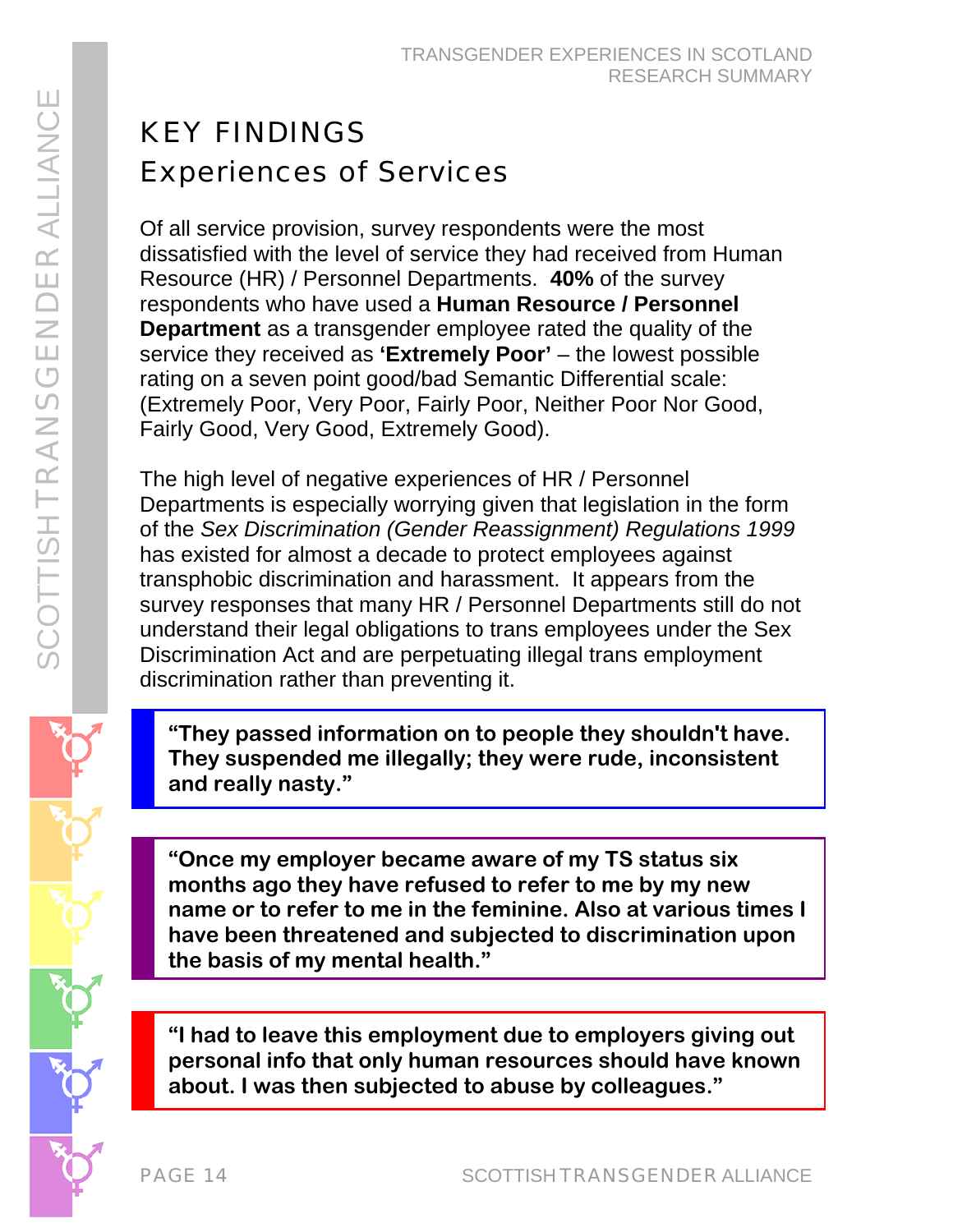#### TRANSGENDER EXPERIENCES IN SCOTLAND RESEARCH SUMMARY

Survey respondents were more likely to be known to have a transgender background or identity by their **General Practitioners** than by any other service provider. **46%** of the respondents who have used an **NHS General Practice** as transgender patients rated the quality of the service they received as **'Very Good'** or **'Extremely Good'** while **14%** rated the service quality as **'Very Poor'** or **'Extremely Poor'**. A frequent problem reported was that General Practitioners lack knowledge about transgender health needs, for example in regard to long-term prescription of hormones and also post-operative care and possible complications after genital surgeries. The most major problem reported was difficulty getting NHS records fully updated to correctly reflect a change in gender.

**"My current GP is really excellent and supportive. However, she says she finds it hard to access any information or training about trans issues…She also has tried to ensure that my gender is correctly updated on all my medical records but she has found it hard to get info on any procedures for this and therefore she thought she had changed it all but then it turned out that she hadn't - she didn't know that I needed a new community health index number allocated."** 

**"I had problems with the NHS computers when printing out my prescriptions. They came out as Mr XXX XXX ie with the wrong pronoun. This was very embarrassing for me in the Pharmacy!"** 

**"My GP practice showed virtually no knowledge of trans issues, didn't seem to make an attempt to find out either. Several doctors made comments that showed complete lack of understanding about this issue…I didn't feel taken seriously. Inappropriate pronouns / other gender specific terms used frequently. Practice initially changed only my forename, leaving the title as MISS which appeared on a flashing LED screen in the waiting room & on prescriptions. They initially refused to change it because of the automated reminders for gender specific screening but eventually did."**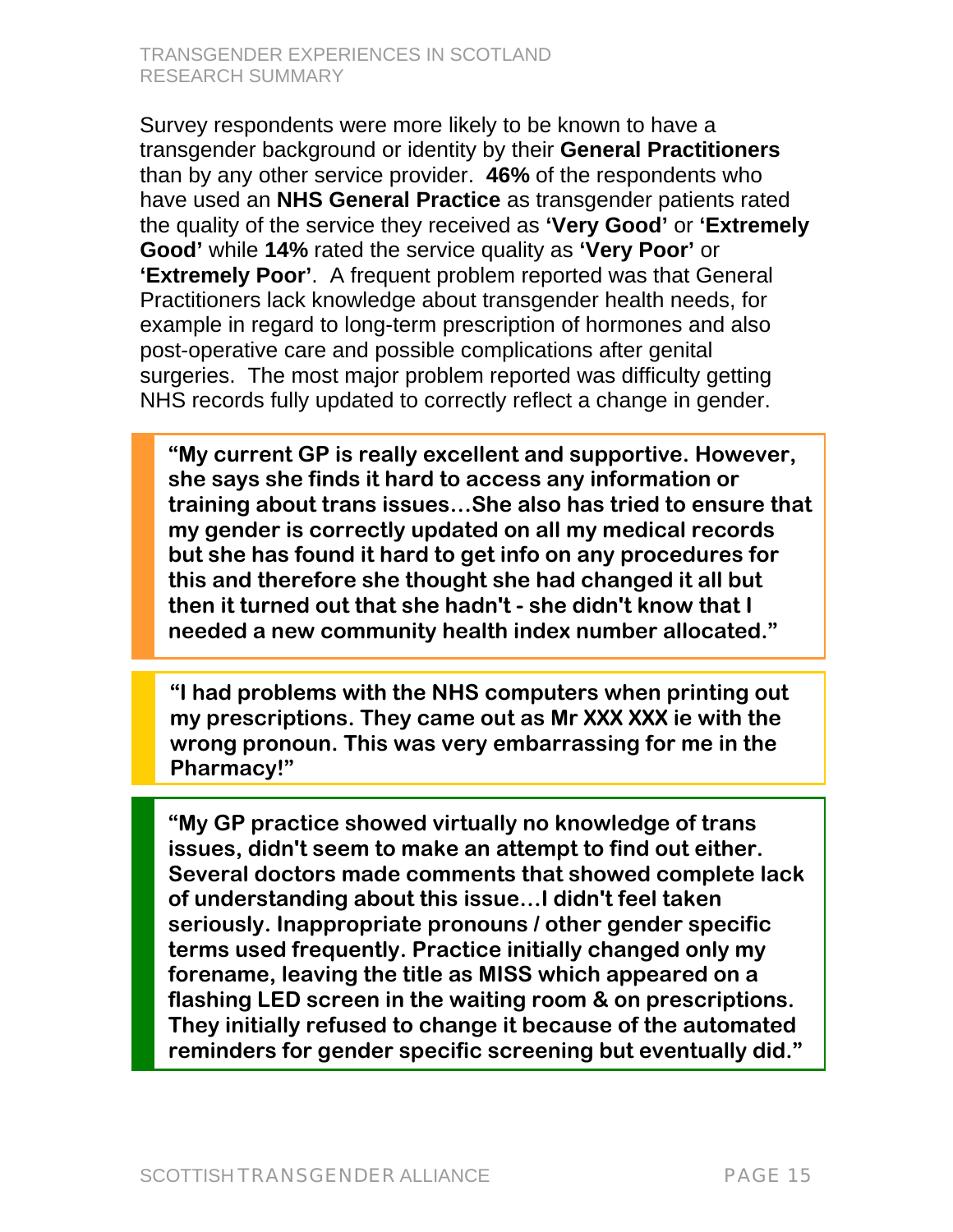**"I have experienced abuse from the reception staff and a nurse at my local surgery. I was also called up at home and abused over the phone…They refused to call me by male pronouns and kept calling me Miss. They said they wouldn't change my information to say Mr or Male until I had had full gender reassignment. I feel completely unsafe using this service and won't be doing so in the future."** 

**"He did everything in his power to make my transition as difficult as possible, mainly through a fear of getting sued in future perhaps. He refused to write me a prescription for medication that the specialist said I should get; refused to let the staff nurses administer the injection despite being given clear guidelines to follow and assurances that the specialist was still taking responsibility for monitoring of my health etc. He also held a meeting with other doctors in the surgery to make sure that none of them would agree to override his decision. What he said to my face was not what his actions showed later on (found by gaining access to my medical records). With such a breach of trust, I could not go to my GP about anything to do with my gender dysphoria, and this lack of trust, and the man's lying meant that I did not feel I could go to him about anything else.** 

**One of the most consistently annoying things apart from my lack of hormones by them was their consistent inability to change my gender on their computer systems correctly, and that of the central database. Despite having told them about it numerous times, phoned and asked, spoke to the people at the desk etc, when I get a prescription, it still has female prefix on it. This is both embarrassing and highly irritating and shows a complete lack of respect by the GP who could so easily have made sure this was fixed if he wanted to.** 

**I could not change my GP, as living in a small rural town, I would have to go to the next town to the GP there, and they would not take on someone out with their area. As such, I've had no access to a GP for over 2 years."**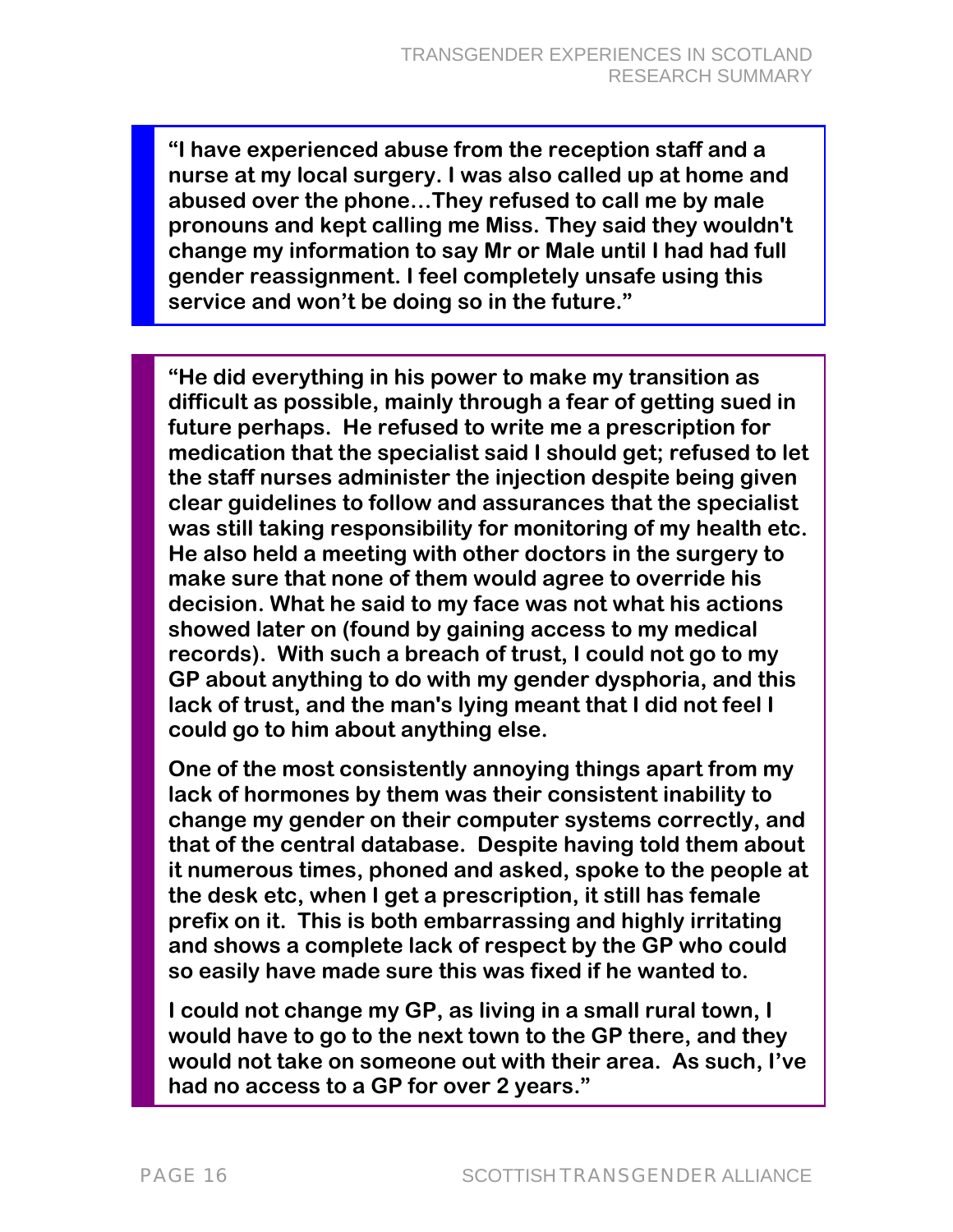The survey respondents described their experiences of using **NHS sexual health services** very favourably - praising the respectful and non-judgmental ethos of such services and their willingness to treat service users according to self-defined gender identity regardless of physical body characteristics. This is a significantly encouraging finding as NHS sexual health services are delivered in the form of single-sex specific services and it is often assumed that single-sex specific services will struggle to accommodate transgender people. Also the physical examinations carried out by such services are of a particularly intimate nature which could easily be very distressing for a transgender person.

**"Nervous before going but they took time to put me at ease and were very respectful of my male identity regardless of my genitals. Reception staff were also very nice."** 

**"Service was difficult to access because the appointment lines were split into male and female phone numbers and I didn't know which one I was allowed to phone. However, once I actually contacted them, they were very reassuring that I could use the service in accordance with my gender identity despite being quite early on in my transition."** 

**"They were professional and sensitive at all times, as well as helpful."** 

**"The doctors and counsellors were very friendly and to be fair have probably seen it all over the years."** 

The NHS services which the survey respondents were least satisfied with were **NHS24** (which provides telephone-based medical advice and assistance out with standard GP surgery hours) and **Mental Health Services**. Very few respondents had ever used NHS24 – this is not particularly surprising as many transgender people are very unhappy about the gender assumptions people make about them based upon the sound of their voice and consequently fear speaking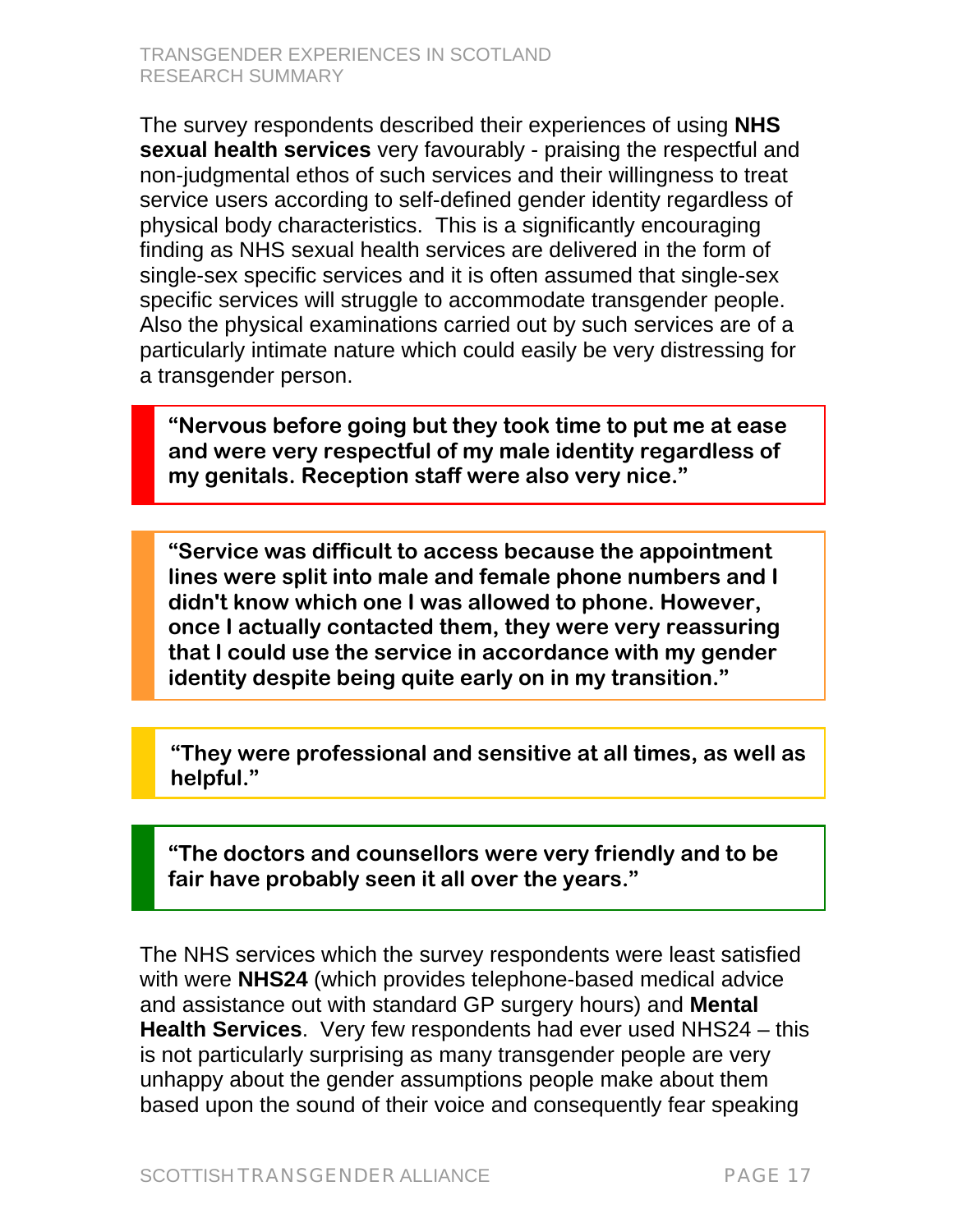to strangers over the telephone. It appears from the survey that transgender people are at risk of avoiding seeking the out-of-hours medical care they need due to fears of how unfamiliar NHS professionals may react to any revelation of their transgender background or identity.

#### **"They [NHS24] seemed to find me too complicated to help."**

The main problem reported with **Mental Health Services** was that lack of understanding and knowledge about transgender issues by general psychiatrists often results in transgender people being given inappropriate treatment which fails to assist them with their gender dysphoria and causes many months or even years of delay in getting access to assessment by an experienced gender specialist. The following were typical comments from survey respondents:

**"The very first person I saw was terrible. He listened to me only briefly, had to ask what gender identity disorder was, and then immediately dismissed it out of hand saying that I could not have such a rare disorder and that I must have just convinced myself I did from reading rubbish on the internet."** 

**"I was first diagnosed as transsexual at age 24 but they told me that because I suffered from depression and self-harmed that I couldn't get hormones, surgery or even a referral to a gender clinic…I wasn't allowed to use men's toilets despite living as a man fully and having my name legally changed. They made me wear a bra and called me 'she' and wouldn't use my male name. This caused my mental health to get even worse."** 

**"The psychiatrist …misdiagnosed me with various psychiatric problems because he didn't know anything about gender dysphoria. He over-medicated me - giving me Largactil (an anti-psychotic) despite my medical records showing clearly that I was not experiencing any psychotic symptoms. He was very controlling, patronising and prejudiced about LGBT issues."** 

 $\overline{a}$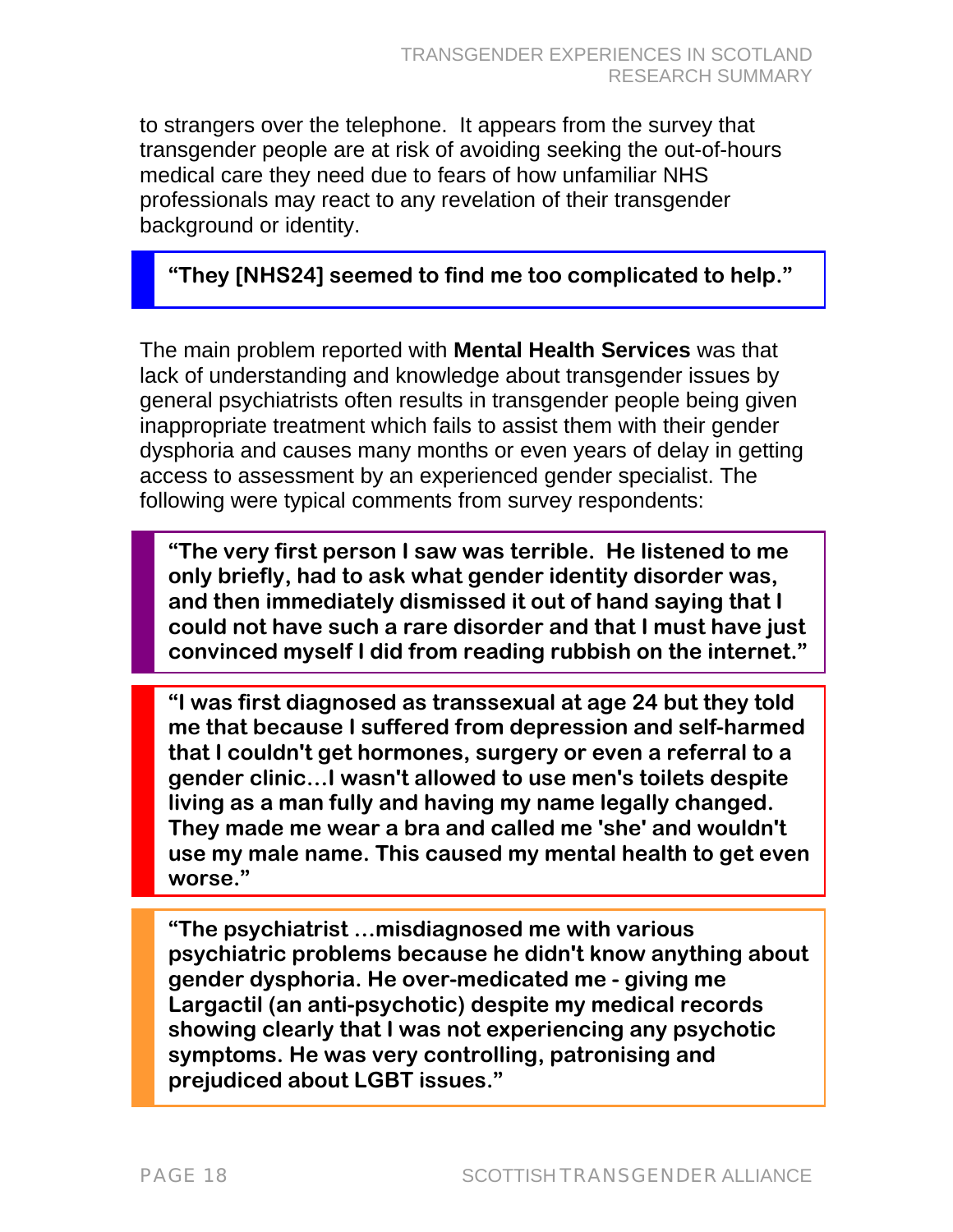**46% (33/71)** of the survey respondents stated that they have never used any **sport and leisure services** in Scotland. The respondents explained that they avoid using sports and leisure services because they feel too self-conscious about their physical appearance to try to change in single sex communal changing areas and were worried about receiving transphobic harassment from staff and other service users. However, some other respondents stated that recently they had started to use sports and leisure services for the first ever time after Edinburgh Leisure in association with the LGBT Centre for Health & Wellbeing had run a limited number of transgender swimming sessions which built up their confidence in using the facilities.

**"Have always avoided public leisure facilities in the past because of my transgenderism; I felt awkward and uncomfortable. Am now learning to swim!! New transgender swimming group has made a huge difference to me. Can also use sauna and gym for first time."** 

# KEY RECOMMENDATIONS

Work needs to be undertaken to:

- Reduce employment discrimination against transgender people and improve the responses of HR / personnel departments;
- Encourage and support reporting of transphobic hate crimes;
- Create guidance resources for NHS Scotland professionals (especially GPs and Mental Health Services) and transgender patients relating to transgender specific health needs;
- Increase the opportunities for transgender people to use sports and leisure centre facilities for health improvement;
- Share good practice in service provision (especially single sex services);
- Further research transgender quality of life and disability issues within the transgender population;
- Further research transgender experiences of domestic abuse;
- Further research the needs of transgender young people and also the needs of young people who have a transgender parent.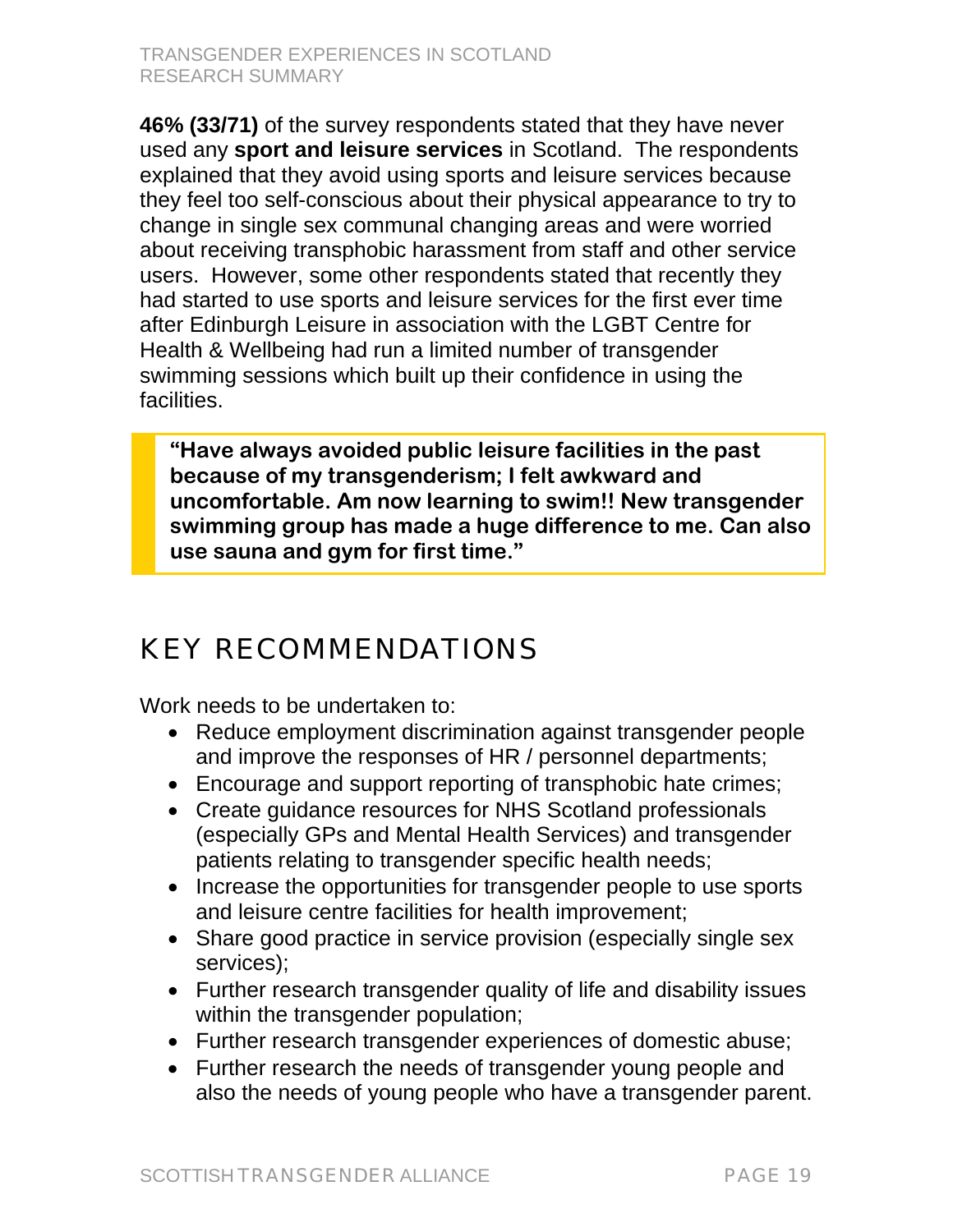# **TERMINOLOGY**

## Gender Identity

This is an individual's internal self-perception of their own gender. A person may identify as a man, as a woman or, less commonly, as androgyne or polygender.

## Gender Expression

This is an individual's external gender-related appearance (including clothing) and behaviour (including interests and mannerisms). Any person may have masculine, feminine and/or androgynous aspects of their appearance or behaviour.

# Biological Sex

A person's biological sex includes all aspects of their gender-related biological structure: not only their genitals but also their internal reproductive system, their chromosomes and their secondary sexual characteristics such as breasts, facial and body hair, voice, and body shape. Most people's biological sex will be clearly and consistently female or male. However, a small but significant number of people have bodies which are not completely male or female. People born with these kinds of physical variations are referred to as intersex people. A person may also have a biological sex which is not completely clearly male or female if they have undergone some hormonal or surgical intervention as part of a process of gender reassignment.

## Transgender People or Trans People

These are umbrella terms used to describe a whole range of people whose gender identity or gender expression differ in some way from the gender assumptions made about them when they were born. The terms transgender people and trans people can include: transsexual people, intersex people, crossdressing/transvestite people and androyne/polygender people.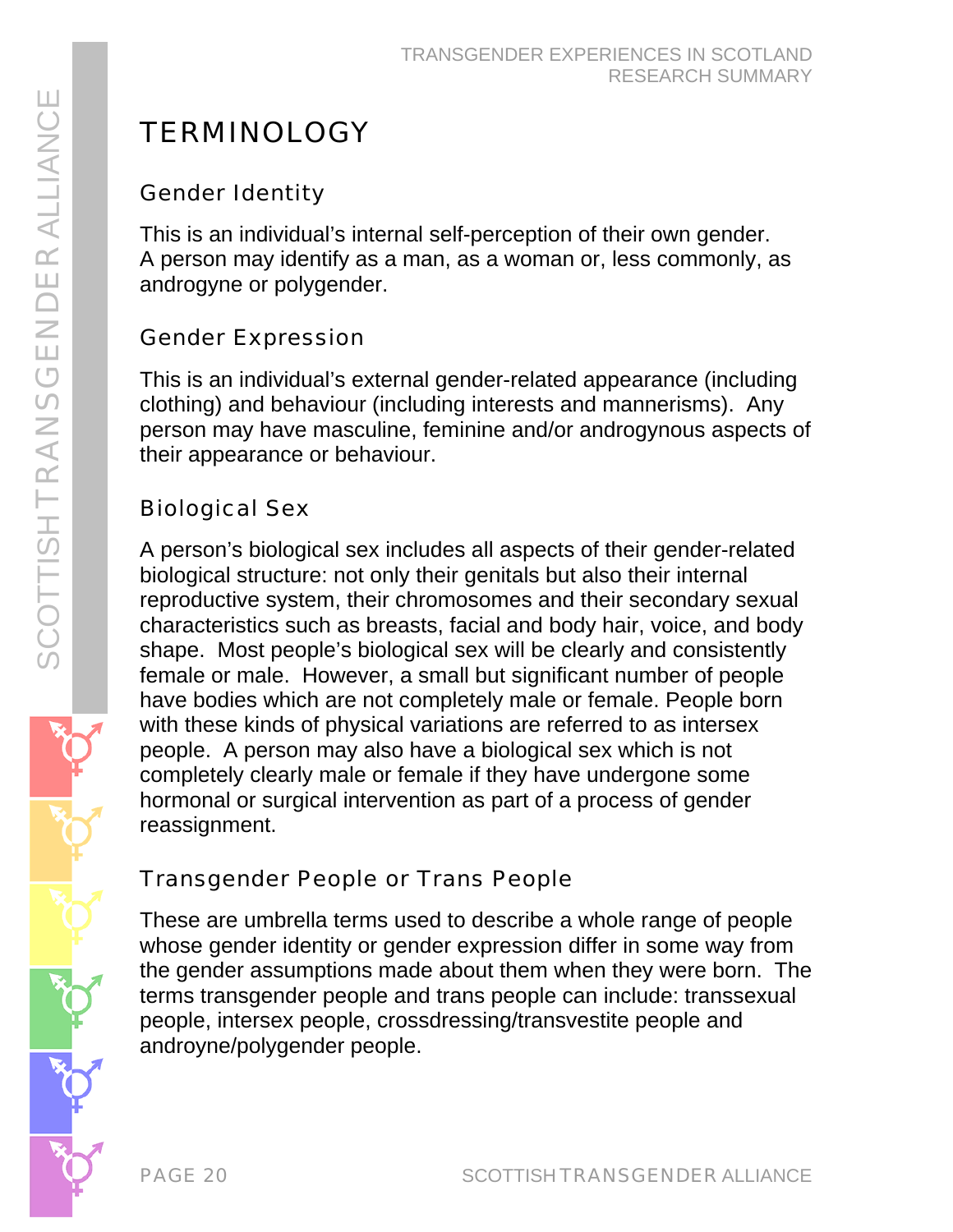### Transsexual People

This is a term used to describe people who consistently self-identify as the opposite gender from the gender they were labelled at birth based on their physical body. Depending on the range of options and information available to them during their lives, most transsexual people try to find a way to transition to live fully in the gender that they self-identify as. Transitioning is also known as gender reassignment. Most, but not all, transsexual people take hormones and some also undergo surgery to make their physical body match their gender identity better.

A female-to-male (FTM) transsexual man (trans man) is someone who was labelled female at birth but has a male gender identity and therefore is currently transitioning, or has already transitioned, to live permanently as a man.

A male-to-female (MTF) transsexual woman (trans woman) is someone who was labelled male at birth but has a female gender identity and therefore is currently transitioning, or has already transitioned, to live permanently as a woman.

### Intersex People

This is a term used to describe people born with external genitals, internal reproductive systems or chromosomes that are in-between what is considered clearly male or female. There are many different intersex conditions.

When an intersex baby has ambiguous genitals, medical doctors often make an educated guess about which gender to assign to the baby. Sometimes the guess made by the doctors turns out not to match the intersex person's own gender identity in which case the intersex person may decide to transition as a teenager or adult.

In many cases, an intersex person will simply identify as a man or as a woman. However, in some cases, an intersex person may identify as being neither a man nor a woman.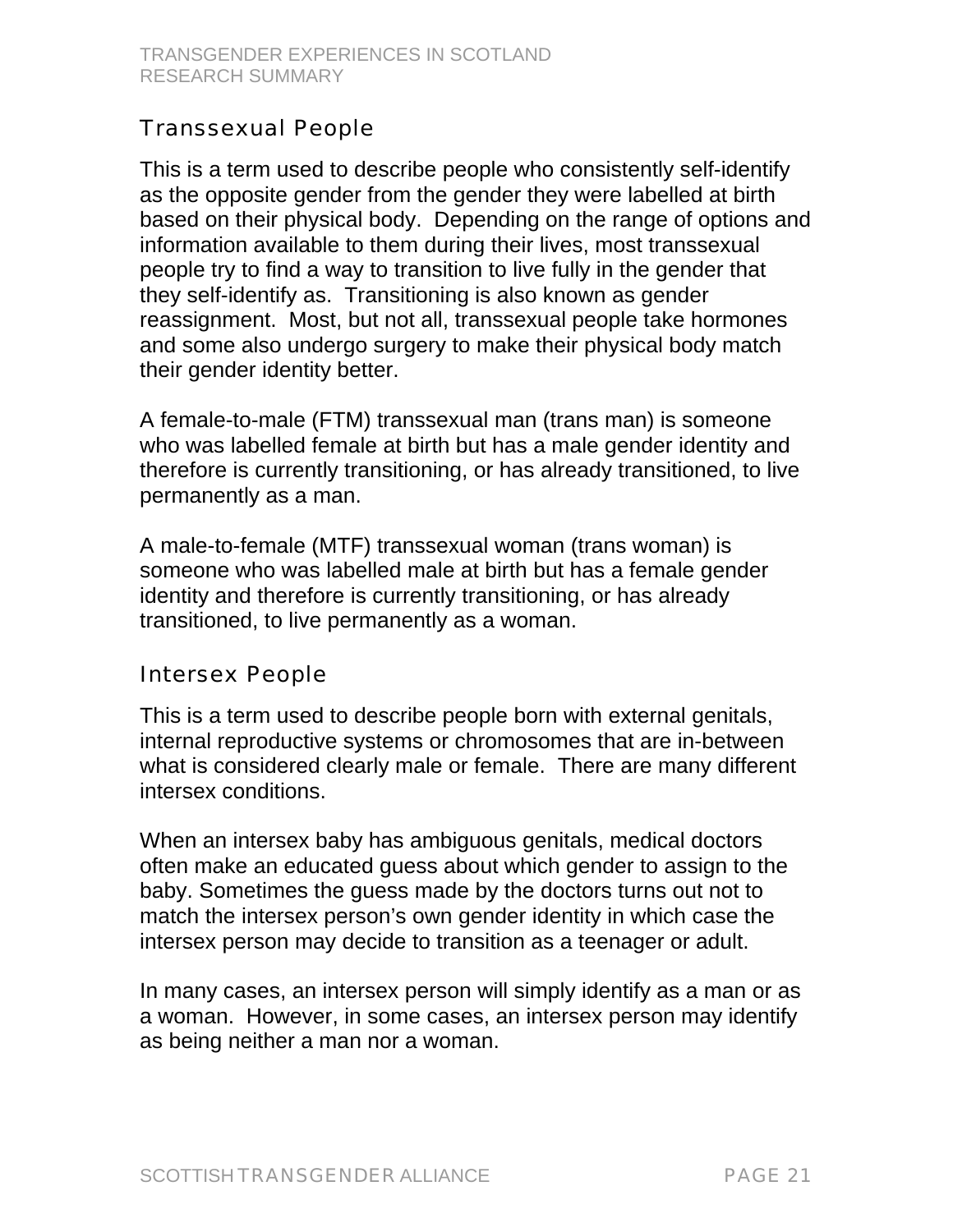### Cross-dressing People

This is a term used to describe people who dress, either occasionally or more regularly, in clothes associated with the opposite gender, as defined by socially accepted norms. Cross-dressing people are generally happy with the gender they were labelled at birth and do not want to permanently alter the physical characteristics of their bodies or change their legal gender. Cross-dressing men are sometimes referred to as transvestite men, however this is becoming an increasingly out-dated term and may cause offence.

### Androgyne People or Polygender People

These are terms used to describe people who find they do not feel comfortable thinking of themselves as simply either men or women. Instead they feel that their gender identity is more complicated to describe. Some may identify their gender as being a form of combination between a man and a woman, or alternatively as being neither. Like transsexual people, androgyne people and polygender people can experience gender dysphoria (sometimes as intensely as transsexual people do). They may partially transition socially and might take hormones or occasionally have some surgery done.

### Gender Dysphoria

This is a recognised medical issue for which gender reassignment treatment is available on the National Health Service in Scotland. Gender Dysphoria is distress, unhappiness and discomfort experienced by someone about their biological sex not fully matching their gender identity. Transsexual people usually experience intense gender dysphoria which is significantly reduced by transitioning to live as their self-identified gender, perhaps taking hormones and/or getting surgery to make their physical body match their gender identity better. Other types of transgender people may also experience varying degrees of gender dysphoria, especially if their social circumstances prevent them from fully expressing their gender identity.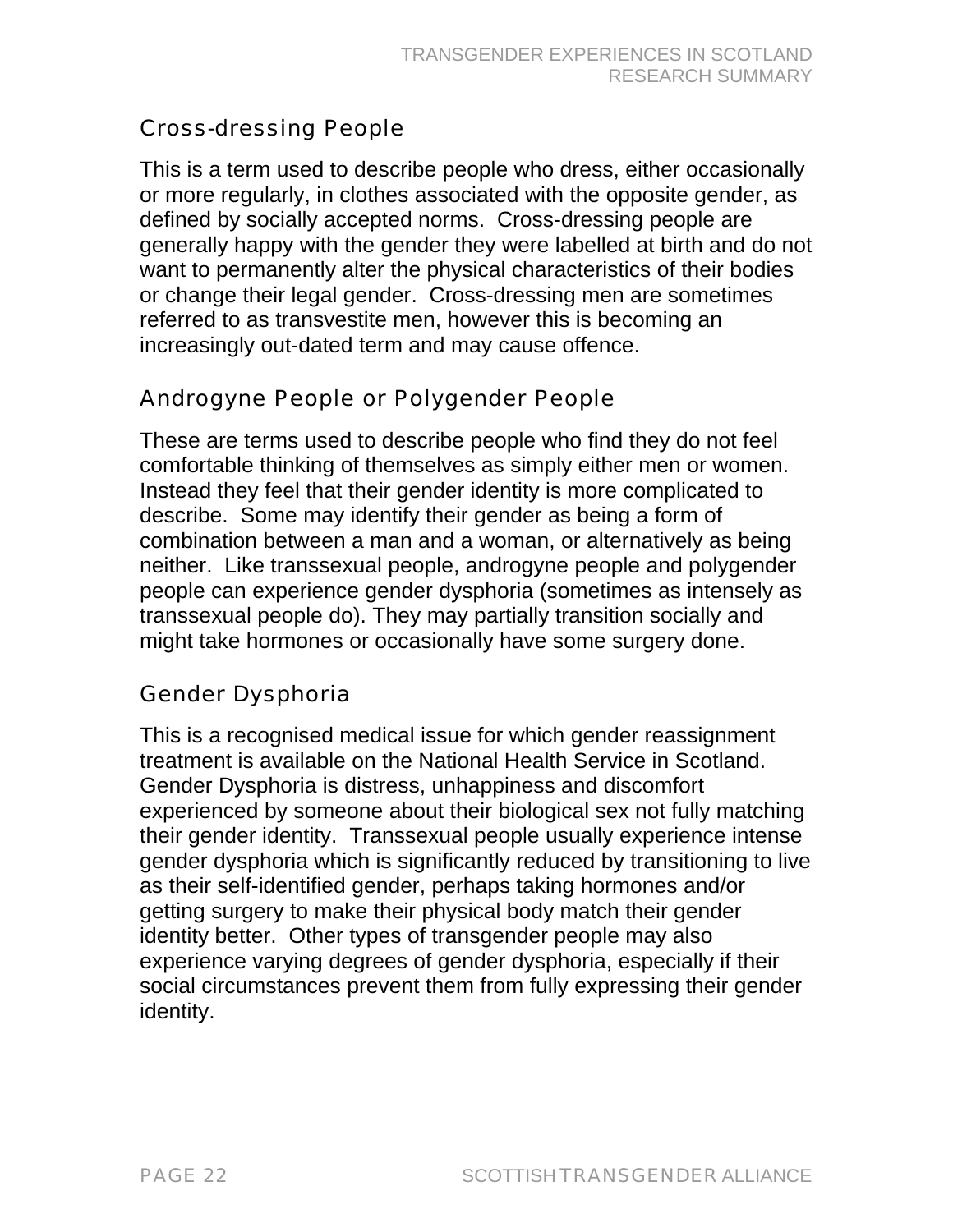### Lesbian

This is a term used by some women to self-identify as experiencing romantic love and/or sexual attraction towards other women. Sometimes women prefer to use the term gay.

### Gay

This is a term used by some people to self-identify as experiencing romantic love and/or sexual attraction towards other people of the same gender as they are. Sometimes women prefer to use the term lesbian.

### Bisexual

This is a term used by some people to self-identify as experiencing romantic love and/or sexual attraction towards both men and women.

### **Queer**

This is a term used by some people to self-identify as experiencing romantic love and/or sexual attraction towards other people who are the same gender as they are or towards other people who have a gender identity or gender expression which differs from the 'norms' expected by the society they live in. This may include potential attraction to androgyne or polygender people who do not identify as men or women.

### Pansexual

This is a term used by some people to self-identify as experiencing romantic love and/or sexual attraction towards other people regardless of gender identity, gender expression or biological sex. This specifically includes potential attraction to androgyne or polygender people who do not identify as men or women.

### Heterosexual or straight

These are terms used by some people to self-identify as experiencing romantic love and/or sexual attraction towards other people of the opposite gender.